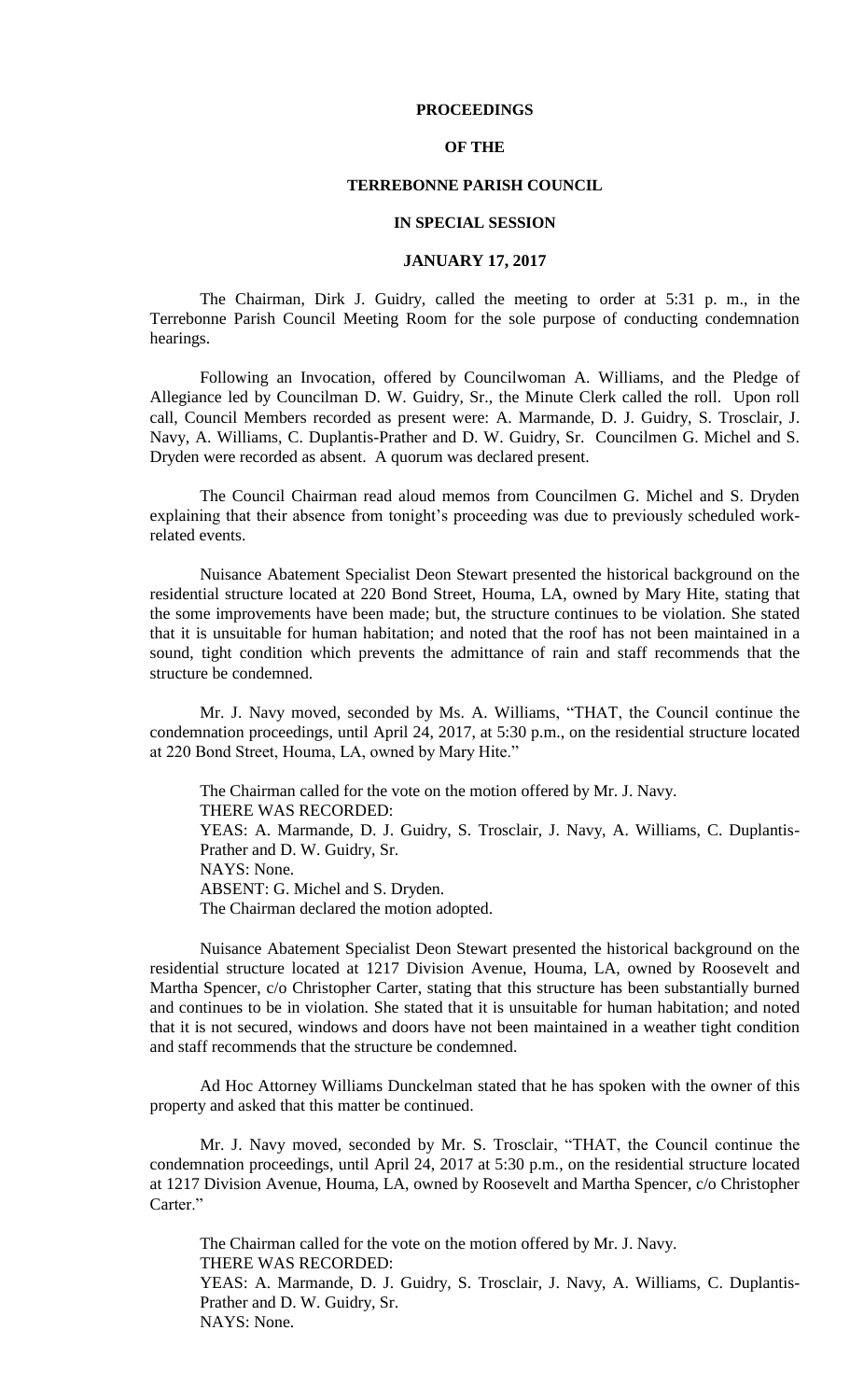ABSENT: G. Michel and S. Dryden. The Chairman declared the motion adopted.

Ms. A. Williams moved, seconded by Ms. C. Duplantis-Prather, "THAT, the Council remove the residential structure located at 400 Naquin Street (Structure 3), Houma, LA, owned by Larussa Enterprises, from the Condemnation List."

The Chairman called for the vote on the motion offered by Ms. A. Williams. THERE WAS RECORDED: YEAS: A. Marmande, D. J. Guidry, S. Trosclair, J. Navy, A. Williams, C. Duplantis-Prather and D. W. Guidry, Sr. NAYS: None. ABSENT: G. Michel and S. Dryden. The Chairman declared the motion adopted.

Ms. A. Williams moved, seconded by Mr. S. Trosclair, "THAT, the Council continue, the condemnation proceedings, until April 24, 2017, at 5:30 p.m., on the residential structure located at 119 Scott Lane, Houma, LA, owned by Jonathan and Willie Foote."

The Chairman called for the vote on the motion offered by Ms. A. Williams. THERE WAS RECORDED: YEAS: A. Marmande, D. J. Guidry, S. Trosclair, J. Navy, A. Williams, C. Duplantis-Prather and D. W. Guidry, Sr. NAYS: None. ABSENT: G. Michel and S. Dryden. The Chairman declared the motion adopted.

Ms. A. Williams moved, seconded by Mr. S. Trosclair, "THAT, the Council continue the condemnation proceedings, until April 24, 2017 at 5:30 p.m., on the residential structure located at 604 Linda Ann Avenue, Gray, LA, owned by Albertha Francois."

The Chairman called for the vote on the motion offered by Ms. A. Williams. THERE WAS RECORDED: YEAS: A. Marmande, D. J. Guidry, S. Trosclair, J. Navy, A. Williams, C. Duplantis-Prather and D. W. Guidry, Sr. NAYS: None. ABSENT: G. Michel and S. Dryden. The Chairman declared the motion adopted.

Mr. Cornelius Bolden, III, an heir to the property located at 167 Jennings Lane, stated that he has made some improvements and will continue to do so. He asked if this matter can be continued until the next hearing.

Nuisance Abatement Specialist Deon Stewart presented the historical background on the residential structure located at 167 Jennings Lane, Houma, LA, owned by the Estate of John and Zenobia Thompson, stating that there have been some repairs, but the structure continues to be in violation. She stated that the structure continues to be unsuitable for human habitation and staff recommends that structure be condemned.

Ms. C. Duplantis-Prather moved, seconded by Ms. A. Williams, "THAT, the Council continue the condemnation proceeding, until April 24, 2017 at 5:30 p.m., on the residential structure located at 167 Jennings Lane, Houma, LA, owned by the Estate of John and Zenobia Thompson."

The Chairman called for the vote on the motion offered by Ms. C. Duplantis-Prather. THERE WAS RECORDED: YEAS: A. Marmande, D. J. Guidry, S. Trosclair, J. Navy, A. Williams, C. Duplantis-Prather and D. W. Guidry, Sr. NAYS: None. ABSENT: G. Michel and S. Dryden. The Chairman declared the motion adopted.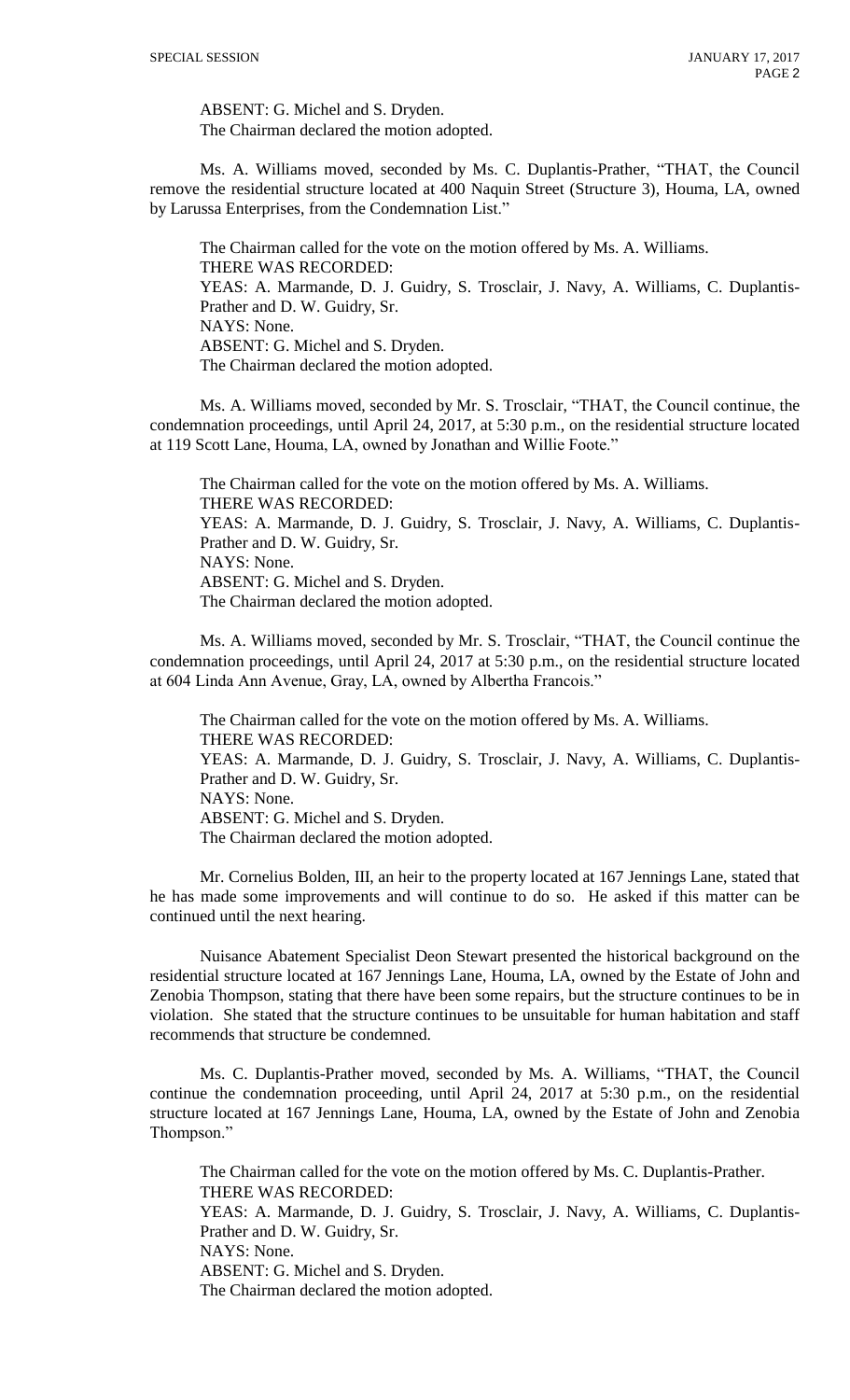Councilwoman A. Williams stated that she has spoken to Mr. Bryd about the property located at 208 McKinley St. and added that he will continue to make improvements.

Ms. A. Williams moved, seconded by Ms. C. Duplantis-Prather, "THAT, the Council continue the condemnation proceeding, until April 24, 2017 at 5:30 p.m., on the residential structure located at 208 McKinley Street, Houma, LA, owned by Bryd and Bryd."

The Chairman called for the vote on the motion offered by Ms. A. Williams. THERE WAS RECORDED: YEAS: A. Marmande, D. J. Guidry, S. Trosclair, J. Navy, A. Williams, C. Duplantis-Prather and D. W. Guidry, Sr. NAYS: None. ABSENT: G. Michel and S. Dryden. The Chairman declared the motion adopted.

Mr. J. Navy moved, seconded by Mr. S. Trosclair, "THAT, the Council continue the condemnation proceedings, until April 24, 2017 at 5:30 p.m., on the residential structure located at 1703 Dunn Street (Structure 2), Houma, LA, owned by Flamingo Property."

The Chairman called for the vote on the motion offered by Mr. J. Navy. THERE WAS RECORDED: YEAS: A. Marmande, D. J. Guidry, S. Trosclair, J. Navy, A. Williams, C. Duplantis-Prather and D. W. Guidry, Sr. NAYS: None. ABSENT: G. Michel and S. Dryden. The Chairman declared the motion adopted.

Nuisance Abatement Specialist Deon Stewart presented the historical background on the residential structure located at 200 Engeron Street, Houma, LA, owned by Lynn Galliano stating that the structure continues to be in violation. She stated that the exterior walls have not been maintained free from missing/rotting materials, broken windows, roof has not been maintained in a sound, weather tight condition and that staff recommends that the structure be condemned.

Ms. Janice McGee, sister of the owner of the property located at 200 Engeron Street, stated that she is trying to make repairs for her brother who is currently incarcerated. She explained that her brother will be released soon and will be making the necessary repairs to bring the structure up to code.

Ms. C. Duplantis-Prather moved, seconded by Mr. S. Trosclair, "THAT, the Council continue the condemnation proceedings, until April 24, 2017 at 5:30 p.m., on the residential structure located at 200 Engeron Street, Houma, LA, owned by Lynn Galliano."

The Chairman called for the vote on the motion offered by Ms. C. Duplantis-Prather. THERE WAS RECORDED: YEAS: A. Marmande, D. J. Guidry, S. Trosclair, J. Navy, A. Williams, C. Duplantis-Prather and D. W. Guidry, Sr. NAYS: None. ABSENT: G. Michel and S. Dryden. The Chairman declared the motion adopted.

Ms. De'Inez Hite, an heir of the property located at 520 Columbus Street, stated that she has made some repairs and would like to continue to do so.

Ms. A. Williams moved, seconded by Ms. C. Duplantis-Prather, "THAT, the Council continue the condemnation proceedings, until April 24, 2017 at 5:30 p.m., on the residential structure located at 520 Columbus Street, Houma, LA, owned by Fern Taylor Hite."

The Chairman called for the vote on the motion offered by Ms. A. Williams. THERE WAS RECORDED: YEAS: A. Marmande, D. J. Guidry, S. Trosclair, J. Navy, A. Williams, C. Duplantis-Prather and D. W. Guidry, Sr. NAYS: None. ABSENT: G. Michel and S. Dryden.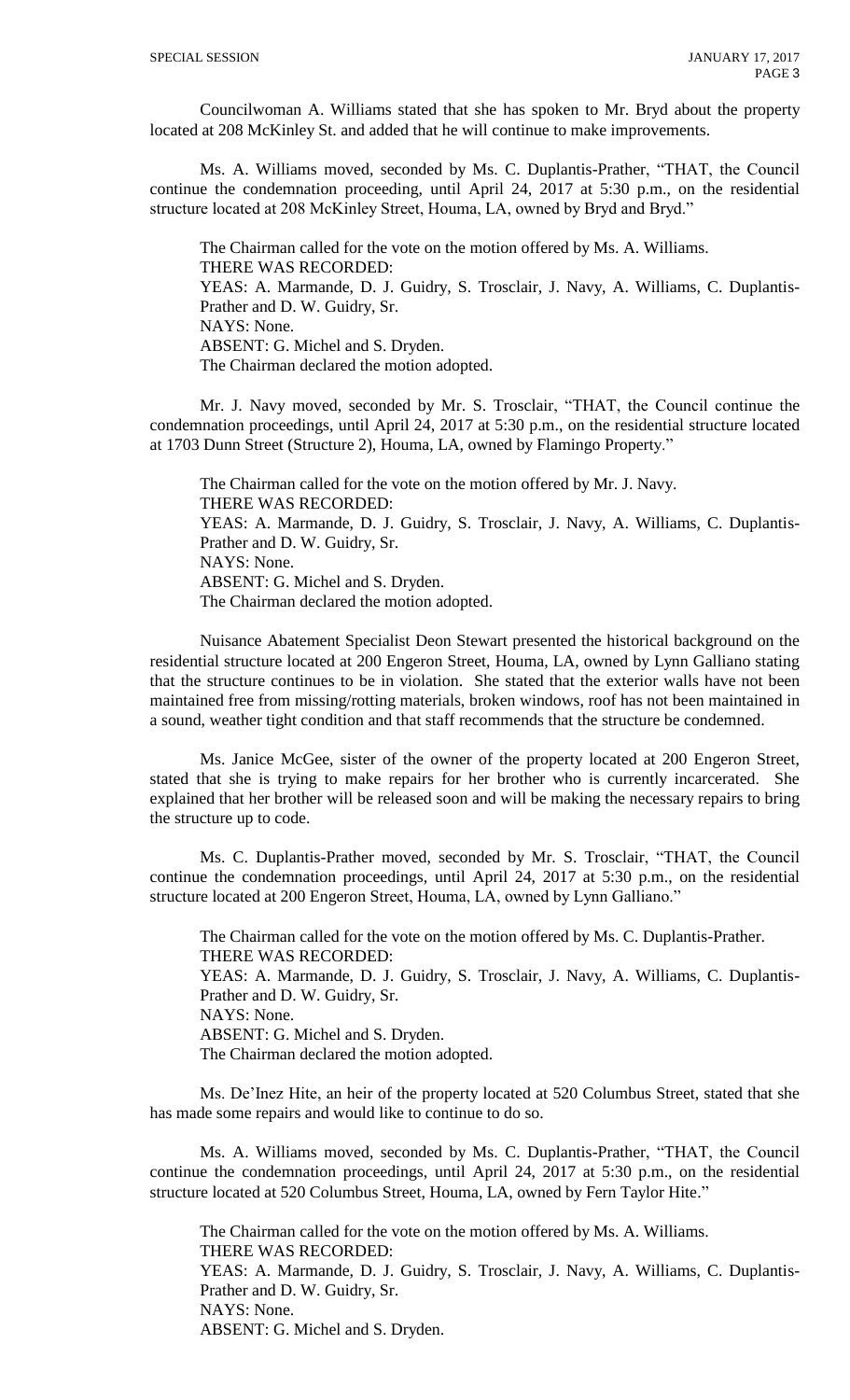The Chairman declared the motion adopted.

Nuisance Abatement Specialist Deon Stewart presented the historical background on the residential structure located at 1023 Goode Street, Houma, LA, owned by Berwick and Hallett Coleman, stating that this structure continues to be in violation. She explained that the roof/facia has not been maintained in a weather tight condition and staff recommends that the structure be condemned.

Ad Hoc Attorney Williams Dunckelman stated that he had previously been in contact with Mr. Berwick Coleman but was unable to reach him for tonight proceedings.

Mr. J. Navy moved, seconded by Mr. S. Trosclair, "THAT, the Council find that the residential structure located at 1023 Goode Street, Houma, LA, owned by Berwick and Hallett Coleman, per the legal description,

"A certain lot of ground situated in the City of Houma, Parish of Terrebonne, Louisiana, having a front of Sixty (60') feet on the east side of Good Street, by depth of Sixty (60') feet between parallel lines; being the Sixty (60') most western feet of Lot Seven (7) of Block Seventy (70) of NEWTOWN, a subdivision of the City of Houma; said lot bounded on the north by Lot Five (5) of said Block Seventy (70), south by Honduras Street, east by the remainder of Lot Seven )7) and west by Good Street."

is in a dilapidated and dangerous condition that endangers the health, safety and welfare of the public. Accordingly, the structure is hereby condemned and the owner is hereby ordered to demolish, and/or remove the structure by February 28, 2017. In default of which the Terrebonne Parish Consolidated Government may proceed to do so, and in accordance therewith, the Parish Administration be authorized to proceed with the bidding process for the demolition and/or removal."

The Chairman called for the vote on the motion offered by Mr. J. Navy. THERE WAS RECORDED: YEAS: A. Marmande, D. J. Guidry, S. Trosclair, J. Navy, A. Williams, C. Duplantis-Prather and D. W. Guidry, Sr. NAYS: None. ABSENT: G. Michel and S. Dryden. The Chairman declared the motion adopted.

Nuisance Abatement Specialist Deon Stewart presented the historical background on the residential and accessory structures located on 300 Brooklyn Avenue, Houma, LA, owned by William Washington, Annie Washington and Rashawn McGuire, stating that the structure continues to be in violation. She stated that it is unsuitable for human habitation; noted that the interior has not been maintained in a clean and sanitary condition and that staff recommends structure be condemned.

Ad Hoc Attorney William Dunckelman stated that he has had no further contact with the heirs of the property located at 300 Brooklyn Avenue.

Ms. A. Williams moved, seconded by Mr. S. Trosclair, "THAT, the Council find that the residential structure located at 300 Brooklyn Avenue, Houma, LA, owned by William Washington, Annie Washington and Rashawn McGuire, per the legal description:

"A certain lot of ground situated in Section 6, T 17 S, R 17 E, Parish of Terrebonne, Louisiana, being better known and designated as Lots One and Two on a plat of PRICE SUBDIVISION per map made by Carl E. Heck; C.E., dated April 26, 1948, on file and of record in the Clerk's Office, Terrebonne Parish, Louisiana in COB 161-415 said lots having a combined frontage of One Hundred and three tenths feet (100.3') on the East side of Brooklyn Avenue by depth of One Hundred Twenty (120') feet along the Southern boundary of Lot One (1) and 116.01/2 on its Northern line of Lot Two (2) measuring a combined width along the rear boundary of One Hundred (100') feet; bounded North by Lot Three (3) and South by Lot Twenty-four (24), Daspitville Addition to City of Houma, West by Brooklyn Avenue and East by property of Jimmie Porche or assigns; together with all the buildings and improvements thereon, and all the rights, ways, privileges, servitudes and appurtenances belonging or in anywise appertaining."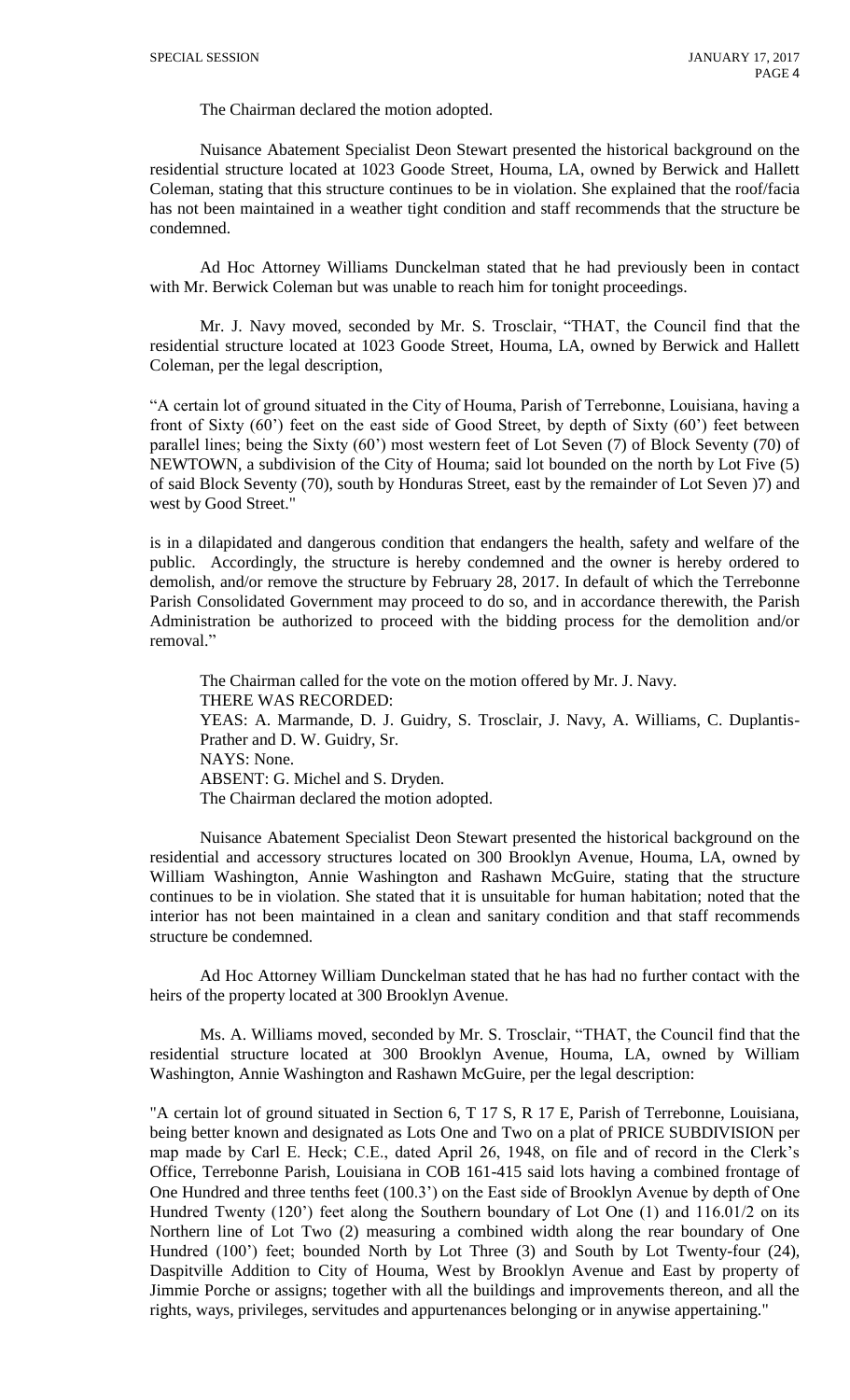is in a dilapidated and dangerous condition that endangers the health, safety and welfare of the public. Accordingly, the structure is hereby condemned and the owner is hereby ordered to demolish, and/or remove the structure by February 28, 2017. In default of which the Terrebonne Parish Consolidated Government may proceed to do so, and in accordance therewith, the Parish Administration be authorized to proceed with the bidding process for the demolition and/or removal."

The Chairman called for the vote on the motion offered by Ms. A. Williams. THERE WAS RECORDED: YEAS: A. Marmande, D. J. Guidry, S. Trosclair, J. Navy, A. Williams, C. Duplantis-Prather and D. W. Guidry, Sr. NAYS: None. ABSENT: G. Michel and S. Dryden. The Chairman declared the motion adopted.

Mr. J. Navy moved, seconded by Mr. A. Marmande, "THAT, the Council continue the condemnation hearing, until April 24, 2017 at 5:30 p.m., on the residential structure located at 1303 Miles Street, Houma, LA, owned by Michael Sobert."

The Chairman called for the vote on the motion offered by Mr. J. Navy. THERE WAS RECORDED: YEAS: A. Marmande, D. J. Guidry, S. Trosclair, J. Navy, A. Williams, C. Duplantis-Prather and D. W. Guidry, Sr. NAYS: None. ABSENT: G. Michel and S. Dryden. The Chairman declared the motion adopted.

Councilwoman A. Williams stated that she has spoken to an heir to the property located at 521 Crescent Blvd. and he will be in town on tomorrow (January 18) to speak to someone concerning this property. She stated that the owner asked that the Council continue this matter.

Ms. A. Williams moved, seconded by Mr. A. Marmande, "THAT, the Council continue the condemnation hearing, until April 24, 2017 at 5:30 p.m., on the residential structure located at 521 Crescent Blvd., Houma, LA, owned by Wayne and Kathleen LeCompte."

The Chairman called for the vote on the motion offered by Ms. A. Williams. THERE WAS RECORDED: YEAS: A. Marmande, D. J. Guidry, S. Trosclair, J. Navy, A. Williams, C. Duplantis-Prather and D. W. Guidry, Sr. NAYS: None. ABSENT: G. Michel and S. Dryden. The Chairman declared the motion adopted.

Mr. A. Marmande moved, seconded by Ms. A. Williams, "THAT, the Council close the condemnation hearing on the residential structure located at 170 Marjorie Street, Dulac, LA, owned by Lawrence Allen Parfait, due to the repairs that have been made and the structure is now occupied."

The Chairman called for the vote on the motion offered by Mr. A. Marmande. THERE WAS RECORDED: YEAS: A. Marmande, D. J. Guidry, S. Trosclair, J. Navy, A. Williams, C. Duplantis-Prather and D. W. Guidry, Sr. NAYS: None. ABSENT: G. Michel and S. Dryden. The Chairman declared the motion adopted.

Mr. J. Navy moved, seconded by Ms. A. Williams, "THAT, the Council continue the condemnation hearing, until April 24, 2017 at 5:30 p.m., on the residential structure located at 1231 Wallis Street, Houma, LA, owned by Genece Baker, due to substantial improvements to the structure being made."

The Chairman called for the vote on the motion offered by Mr. J. Navy.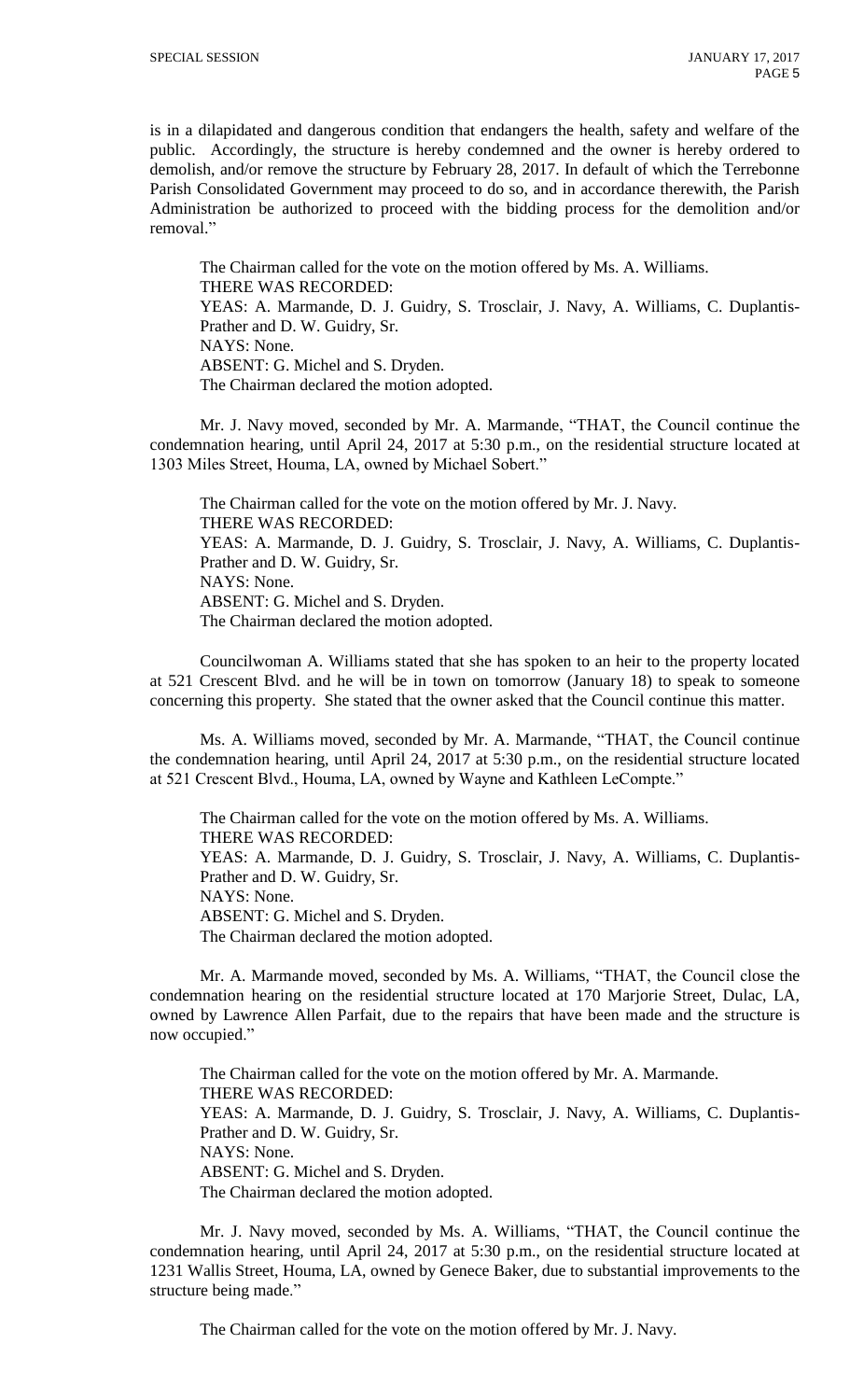THERE WAS RECORDED:

YEAS: A. Marmande, D. J. Guidry, S. Trosclair, J. Navy, A. Williams, C. Duplantis-Prather and D. W. Guidry, Sr. NAYS: None. ABSENT: G. Michel and S. Dryden.

The Chairman declared the motion adopted.

Mr. James Brown, an occupant of the property located at 315 Stovall Street, stated that he is ill and disabled and has tried to get some help in repairing his property. He asked that this matter be continued.

Ms. A. Williams moved, seconded by Mr. A. Marmande, "THAT, the Council continue the condemnation hearing, until April 24, 2017 at 5:30 p.m., on the residential structure located at 315 Stovall Street, Houma, LA, owned by the Estate of Herbert and Vivian Coleman Brown."

The Chairman called for the vote on the motion offered by Ms. A. Williams. THERE WAS RECORDED: YEAS: A. Marmande, D. J. Guidry, S. Trosclair, J. Navy, A. Williams, C. Duplantis-Prather and D. W. Guidry, Sr. NAYS: None. ABSENT: G. Michel and S. Dryden. The Chairman declared the motion adopted.

Ad Hoc Attorney William Dunckelman stated that he has spoken to Mr. Huey White, an heir to the property located at 114 Alex Williams Lane, who asked that this matter be continued.

Councilwoman A. Williams stated that Mr. White has obtained a "No Loitering" agreement and has posted "No Trespassing" signs. She then asked Lt. Faulk if extra patrols could be set up to ensure that his property not be vandalized.

Ms. A. Williams moved, seconded by Mr. A. Marmande, "THAT, the Council continue the condemnation hearing, until April 24, 2017 at 5:30 p.m., on the residential structure located at 114 Alex Williams Lane, Houma, LA, owned by the Estate of Nathaniel and Olivia White."

The Chairman called for the vote on the motion offered by Ms. A. Williams. THERE WAS RECORDED: YEAS: A. Marmande, D. J. Guidry, S. Trosclair, J. Navy, A. Williams, C. Duplantis-Prather and D. W. Guidry, Sr. NAYS: None. ABSENT: G. Michel and S. Dryden. The Chairman declared the motion adopted.

Mr. J. Navy moved, seconded by Mr. S. Trosclair, "THAT, the Council close the condemnation file on the commercial accessory structure located at 112 A Rome Commercial Place, Houma, LA, owned by Robert Dishman, due to the structure being demolished."

The Chairman called for the vote on the motion offered by Mr. J. Navy. THERE WAS RECORDED: YEAS: A. Marmande, D. J. Guidry, S. Trosclair, J. Navy, A. Williams, C. Duplantis-Prather and D. W. Guidry, Sr. NAYS: None. ABSENT: G. Michel and S. Dryden. The Chairman declared the motion adopted.

Nuisance Abatement Specialist Deon Stewart presented the historical background on the residential mobile home structure located at 5415 Bayouside Drive, Chauvin, LA, owned by Everette Pinell, stating that the structure continues to be in violation. She stated the windows of the structure have not been maintained in good repair (all window panes are broken/missing) and staff recommends that the structure be condemned.

Mr. S. Trosclair moved, seconded by Mr. A. Marmande, "THAT, the Council continue the condemnation hearing, until April 24, 2017 at 5:30 p.m., on the residential mobile home structure located at 5415 Bayouside Drive, Chauvin, LA, owned by Everette Pinell."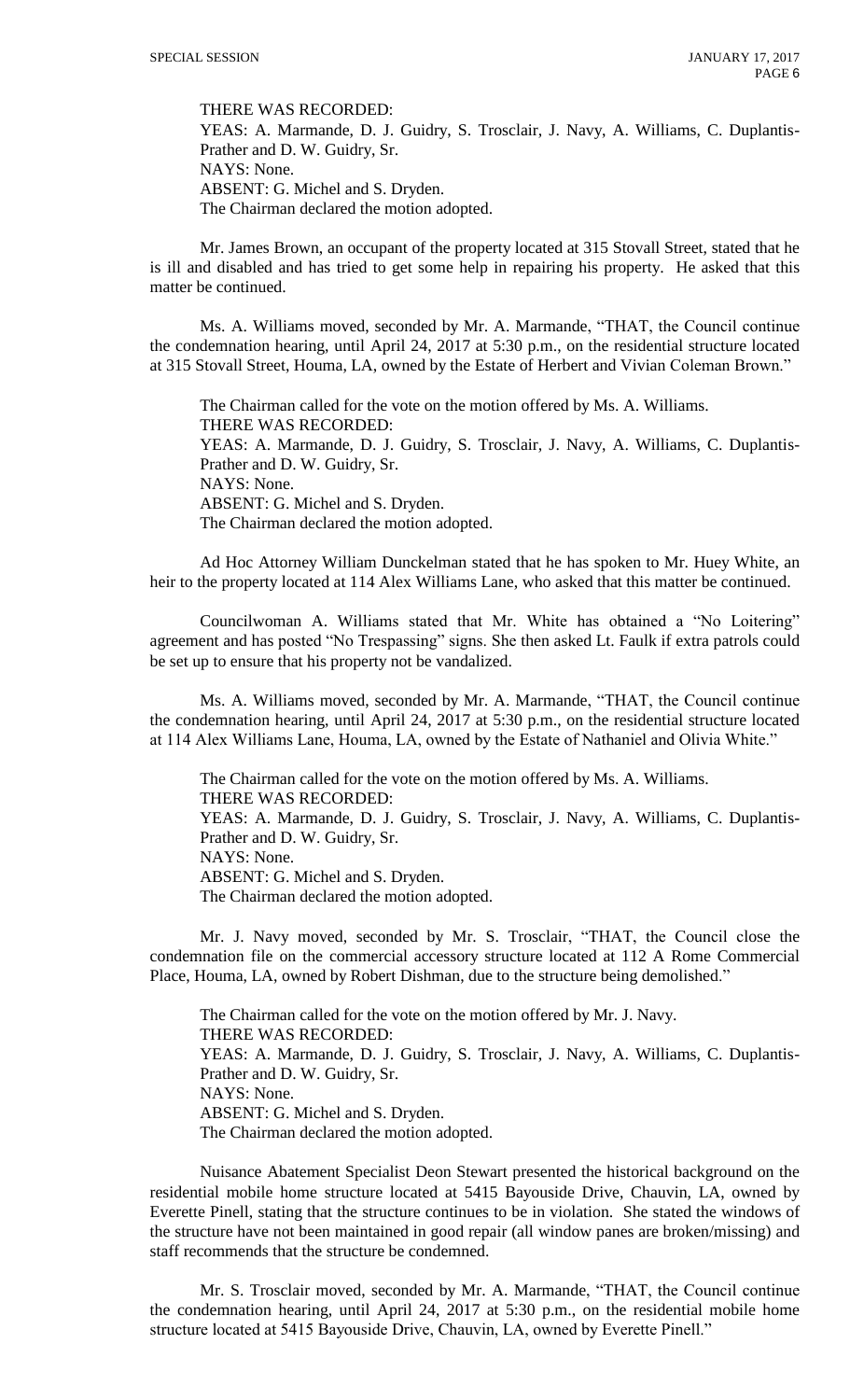The Chairman called for the vote on the motion offered by Mr. S. Trosclair. THERE WAS RECORDED: YEAS: A. Marmande, D. J. Guidry, S. Trosclair, J. Navy, A. Williams, C. Duplantis-Prather and D. W. Guidry, Sr. NAYS: None. ABSENT: G. Michel and S. Dryden. The Chairman declared the motion adopted.

Ms. Leah Leblanc, owner of the property located at 957 Highway 55, Montegut, LA, explained that she is making repairs to the property and intends to continue to bring the property up to code.

Mr. S. Trosclair moved, seconded by Mr. A. Marmande, "THAT, the Council continue the condemnation hearing, until April 24, 2017 at 5:30 p.m., on the residential structure located at 957 Highway 55, Montegut, LA, owned by Leah Denise Leblanc."

The Chairman called for the vote on the motion offered by Mr. S. Trosclair. THERE WAS RECORDED: YEAS: A. Marmande, D. J. Guidry, S. Trosclair, J. Navy, A. Williams, C. Duplantis-Prather and D. W. Guidry, Sr. NAYS: None. ABSENT: G. Michel and S. Dryden. The Chairman declared the motion adopted.

Nuisance Abatement Specialist Deon Stewart presented the historical background on the residential and accessory structures located at 211 Henderson Street, Houma, LA, owned by Trudy E. Lee a/k/a Trudy E. Lee Ralston, stating that the structures continues to be in violation. She noted that the structure appears to be abandoned and the premises have not been maintained free from tall grass and weeds in excess of 12 inches. Mrs. Stewart continued and stated that the accessory structure has not be maintained free from missing and rotting materials and the exterior walls of residential structure have not been maintained in a clean and good condition. She added that the roof of the residential structure has not been maintained in sound weather tight condition and staff recommends that the structure be condemned.

Ms. Trudy Lee Ralston, owner of the property located at 211 Henderson Street, Houma, LA, explained that the her husband has just begun working again after being "laid-off" and they will continue to make repairs to the property. She then asked that this matter be continued.

Ms. C. Duplantis-Prather moved, seconded by Mr. A. Marmande, "THAT, the Council continue the condemnation hearing, until April 24, 2017 at 5:30 p.m., on the residential and accessory structure located at 211 Henderson Street, Houma, LA, owned by Trudy E. Lee a/k/a Trudy E. Lee Ralston."

The Chairman called for the vote on the motion offered by Ms. C. Duplantis-Prather. THERE WAS RECORDED: YEAS: A. Marmande, D. J. Guidry, S. Trosclair, J. Navy, A. Williams, C. Duplantis-Prather and D. W. Guidry, Sr. NAYS: None. ABSENT: G. Michel and S. Dryden. The Chairman declared the motion adopted.

Nuisance Abatement Specialist Deon Stewart presented the historical background on the residential and accessory structures located at 617 Dupont Street, Houma, LA, owned by Bond and Eula Howard, stating that the structures continues to be in violation. Mrs. Stewart explained that they did provide the heir to the property information of an organization that may be able to help her demolish the structure, but that she had not heard back from Ms. Howard. She continued that the structure continues to be unsuitable for human habitation and the exterior walls have not been free from holes, breaks, and loose rotting materials. Mrs. Stewart added that the exterior property has not been free from junk and trash and the roof/flashing has not been maintained in a sound, weather tight condition and staff recommends that the structure be condemned.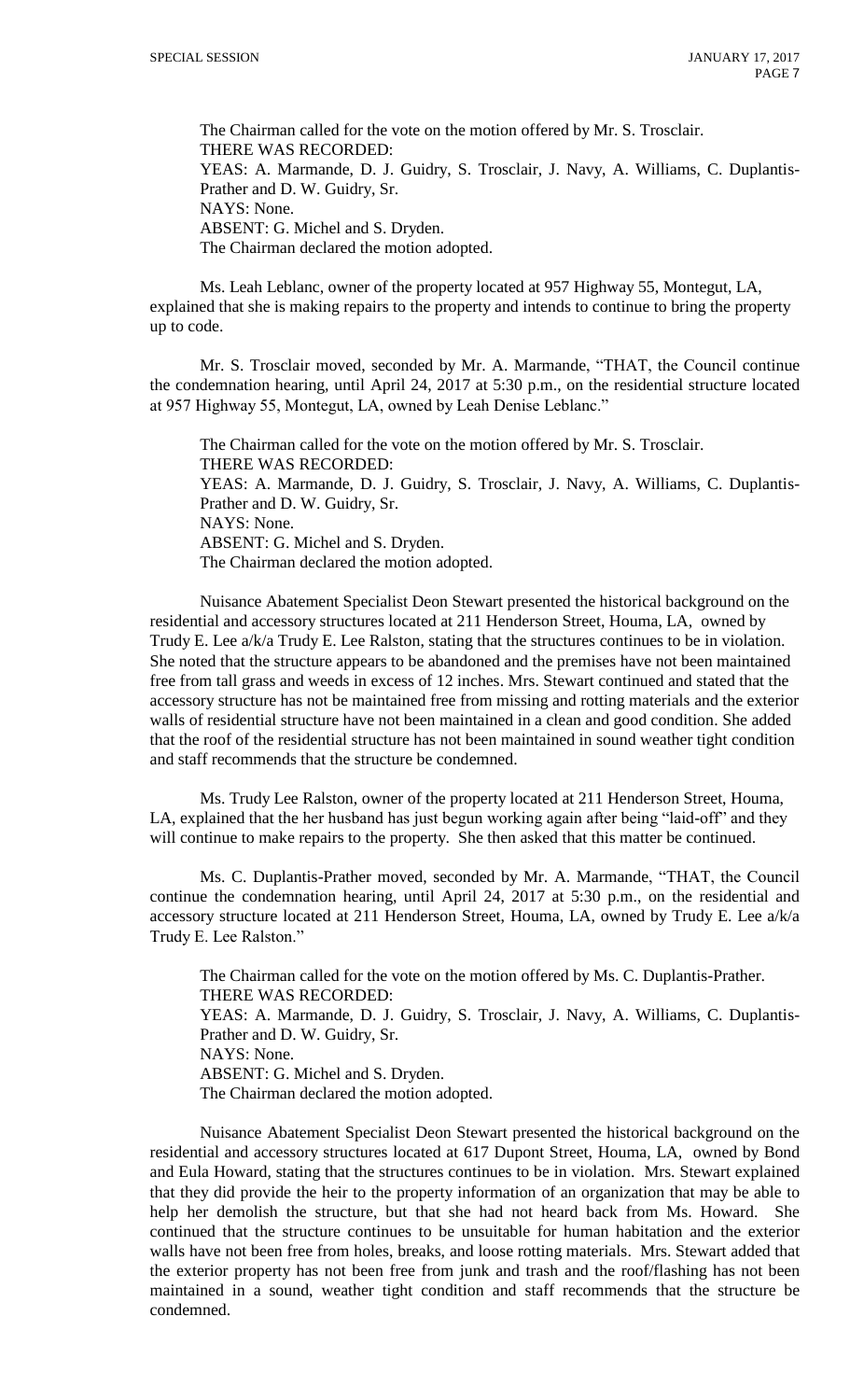Mr. J. Navy moved, seconded by Mr. S. Trosclair, "THAT, the Council find that the residential structure located at 617 Dupont Street, Houma, LA, owned by Bond and Eula Howard, per the legal description:

"A certain lot of ground situated in the City of Houma, Parish of Terrebonne, Louisiana, in that portion thereof known as Deweyville, being known and designated as Lot No. four (4) in Block No. six (6) on a plan of said Deweyville on file in the Clerk's Office of Houma, Louisiana; Said lot being bounded on the South by Dupont Street, on the East by Lot No. Three (3) and on the West by Lot No. Five (5) and on the North by Lot No. Ten (10) in said Block No. Six (6) on said Plan of Deweyville."

is in a dilapidated and dangerous condition that endangers the health, safety and welfare of the public. Accordingly, the structure is hereby condemned and the owner is hereby ordered to demolish, and/or remove the structure by April 1, 2017. In default of which the Terrebonne Parish Consolidated Government may proceed to do so, and in accordance therewith, the Parish Administration be authorized to proceed with the bidding process for the demolition and/or removal."

The Chairman called for the vote on the motion offered by Mr. J. Navy. THERE WAS RECORDED: YEAS: A. Marmande, D. J. Guidry, S. Trosclair, J. Navy, A. Williams, C. Duplantis-Prather and D. W. Guidry, Sr. NAYS: None. ABSENT: G. Michel and S. Dryden. The Chairman declared the motion adopted.

Mr. J. Navy moved, seconded by Mr. A. Marmande, "THAT, the Council continue the condemnation proceedings, until April 24, 2017 at 5:30 p.m., on the residential structure located at 1504 Memory Lane, Houma, LA, owned by the Estate of Gerald J. Breaux, Jerry A. Boudreaux, Christy Boudreaux Marcel, and Patty Boudreaux Redmond."

The Chairman called for the vote on the motion offered by Mr. J. Navy. THERE WAS RECORDED: YEAS: A. Marmande, D. J. Guidry, S. Trosclair, J. Navy, A. Williams, C. Duplantis-Prather and D. W. Guidry, Sr. NAYS: None. ABSENT: G. Michel and S. Dryden. The Chairman declared the motion adopted.

Nuisance Abatement Specialist Deon Stewart presented the historical background on the residential mobile home structure located at 113 Reynold Street, Montegut, LA, owned by the Estate of Larry Hebert, TPCG, Tax Title, stating that the structure continues to be in violation. She stated that the structure lacks a foundation and structural integrity. Mrs. Stewart stated that the exterior property has not been maintained free from weeds and overgrown vegetation and some windows are broken and staff recommends that the structure be condemned.

Mr. S. Trosclair moved, seconded by Mr. A. Marmande, "THAT, the Council find that the residential structure located at 113 Reynold Street, Montegut, LA, owned by the Estate of Larry Hebert, TPCG, Tax Title, per the legal description:

"Lot Nineteen (19) of Block Four (4) of Montegut Heights Subdivision. One Certain Lot Of Ground situated in the Parish of Terrebonne, Louisiana, being more particularly described on a plat entitled "Montegut Heights Subdivision being in Section 9, of T18S-R19E, Terrebonne Parish, Louisiana, belonging to Royal Pellegrin et al" prepared by the office of T. Baker Smith and Sone, Inc., Civil and Consulting Engineers, dated August 30, 1965 and recorded under Entry No. 549149 of the records of the Parish of Terrebonne, Louisiana; said lot measures a front of Seventy (70') feet on Reynold Street, same width in rear, and depth between equal and parallel lines of One Hundred (100') feet; bounded in front or southerly by Reynold Street, in rear or northerly by Lots 5 and 6, westerly by Lot 20, and easterly by Lot 18, all of Block 4 of Montegut Heights Subdivision; together with all buildings and improvements thereon and all rights, ways, privileges, and servitudes and appurtenances thereunto belonging or or in anywise appertaining. MUNICIPAL ADDRESS: 113 Reynold Street, Montegut, LA 70344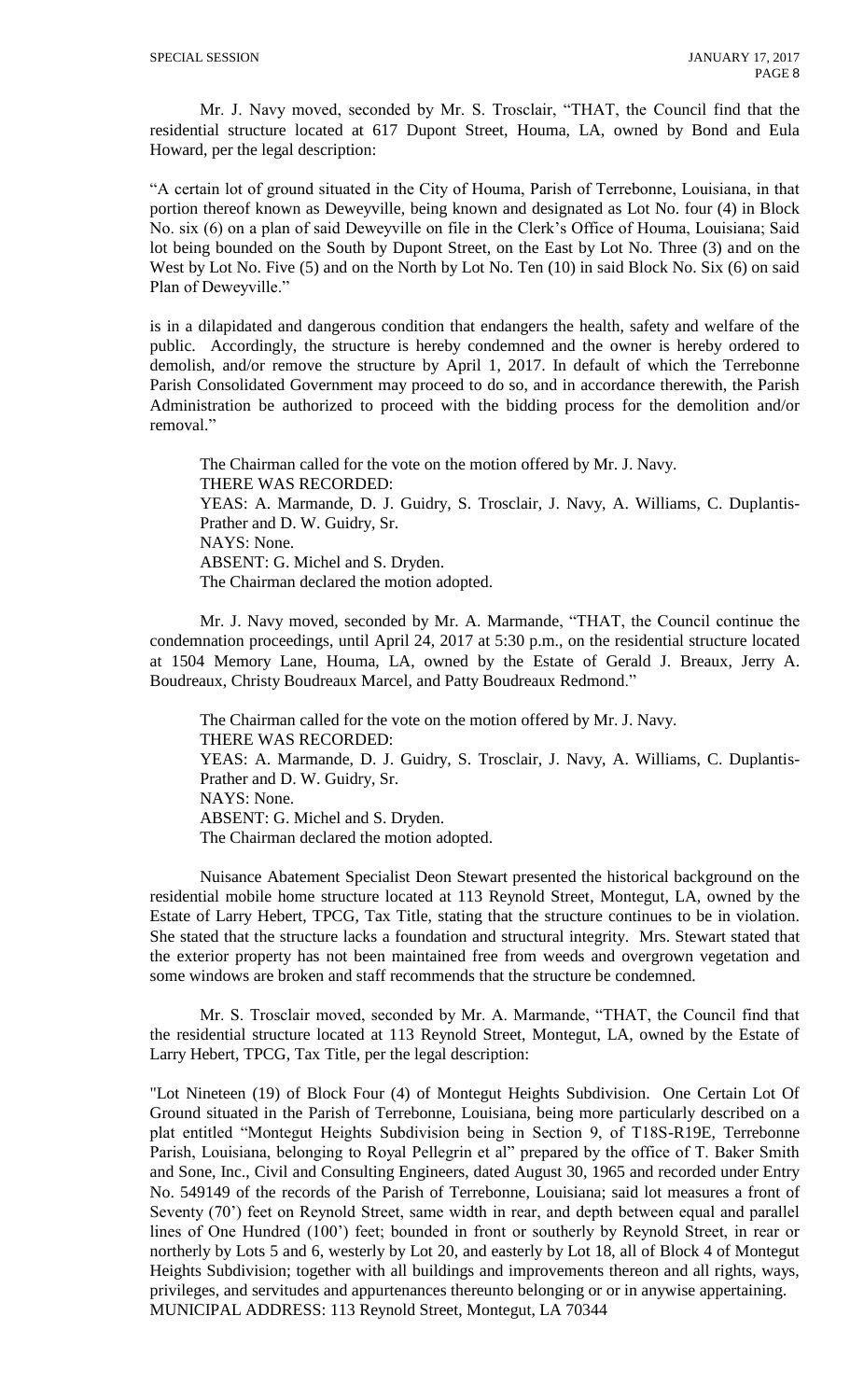For Title See Judgment rendered April 22, 1998, Versus No 120168, records of Terrebonne Parish, Louisiana, COB 1602, Entry 1019616."

is in a dilapidated and dangerous condition that endangers the health, safety and welfare of the public. Accordingly, the structure is hereby condemned and the owner is hereby ordered to demolish, and/or remove the structure by February 28, 2017. In default of which the Terrebonne Parish Consolidated Government may proceed to do so, and in accordance therewith, the Parish Administration be authorized to proceed with the bidding process for the demolition and/or removal."

The Chairman called for the vote on the motion offered by Mr. S. Trosclair. THERE WAS RECORDED: YEAS: A. Marmande, D. J. Guidry, S. Trosclair, J. Navy, A. Williams, C. Duplantis-Prather and D. W. Guidry, Sr. NAYS: None. ABSENT: G. Michel and S. Dryden. The Chairman declared the motion adopted.

Nuisance Abatement Specialist Deon Stewart presented the historical background on the residential mobile home structure located at 233 Livas Lane, Thibodaux, LA, owned by Mitchel Williams, noting that the structure continues to be in violation. She stated that it is unsuitable for human habitation; and the exterior walls have not been maintained free from holes, missing and rotting materials. Mrs. Stewart continued that the windows have not been maintained in good, operable condition and the premises have not been maintained free from tall grass and weeds in excess of 12 inches. She added that the interior has not been maintained in a clean and sanitary condition and staff recommends that the structure be condemned.

Ms. Gwendolyn Woolens Livas explained that this is her nephew's property, who is currently incarcerated, and they are trying to repair it so that he can have a place to reside upon his release in March 2017. She asked that this matter be continued.

Ms. A. Williams moved, seconded by Ms. C. Duplantis-Prather, "THAT, the Council continue the condemnation proceedings, until April 24, 2017 at 5:30 p.m., on the residential mobile home structure located at 233 Livas Lane Thibodaux, LA owned by the Mitchel Williams."

The Chairman called for the vote on the motion offered by Ms. A. Williams. THERE WAS RECORDED: YEAS: A. Marmande, D. J. Guidry, S. Trosclair, J. Navy, A. Williams, C. Duplantis-Prather and D. W. Guidry, Sr. NAYS: None. ABSENT: G. Michel and S. Dryden. The Chairman declared the motion adopted.

Planning and Zoning Director C. Pulaski explained to the residents that when you are repairing condemned properties, please obtain the proper building permits that are needed to make the necessary improvements and/or renovations; and noted that when permits are obtained, it is noted in the condemnation files.

Mr. A. Marmande moved, seconded by Mr. S. Trosclair, "THAT, the Council continue, until April 24, 2017 at 5:30 p.m., the condemnation proceedings on the residential accessory structure located at 200 Sterling Drive, Houma, LA, owned by George Molina, until the next scheduled hearing due to service to the owner being unsuccessful."

The Chairman called for the vote on the motion offered by Mr. A. Marmande. THERE WAS RECORDED: YEAS: A. Marmande, D. J. Guidry, S. Trosclair, J. Navy, A. Williams, C. Duplantis-Prather and D. W. Guidry, Sr. NAYS: None. ABSENT: G. Michel and S. Dryden. The Chairman declared the motion adopted.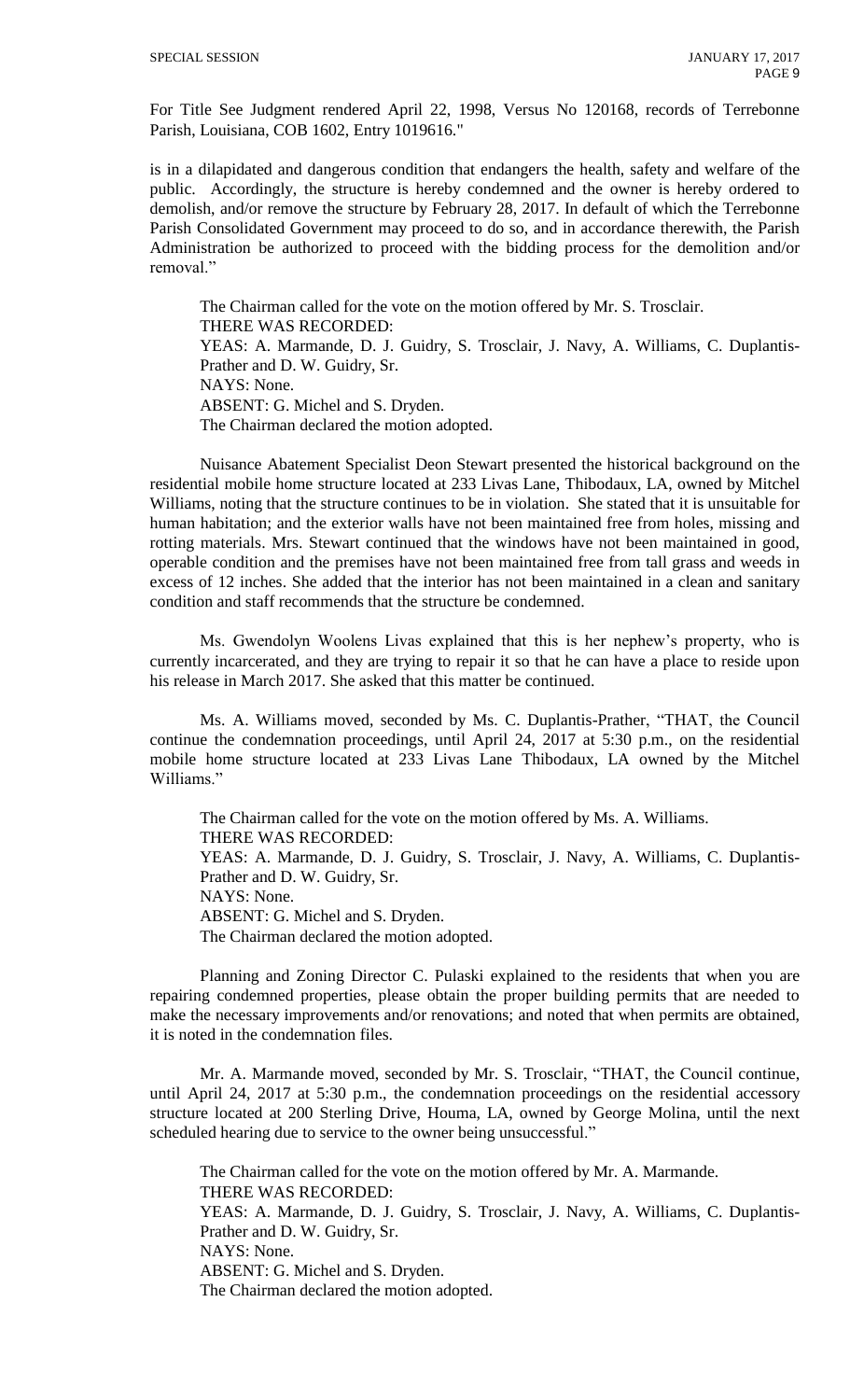Nuisance Abatement Specialist Deon Stewart presented the historical background on the residential structure located at 1732 Acadian Drive, Houma, LA owned by Robert Dishman, stating that the structure continues to be in violation. She stated that it is unsuitable for human habitation and the windows have not been maintained in good, operable condition. Mrs. Stewart added that the premises have not been maintained free from tall grass and weeds in excess of 12 inches and/or junk and trash. She further added that, in her opinion, it may be or become a place or rodent harborage or insect infestation and staff recommends that the structure be condemned.

Mr. Robert Dishman, owner of the property located at 1732 Acadian Drive, explained that he is making the necessary repairs and asked that this matter be continued.

Council Chairman D. J. Guidry explained that this property is not being maintained and is an "eye sore" to the community. He further explained to the owner that he will extend the condemnation hearing until April but substantial improvements have to be made.

Mr. S. Trosclair moved, seconded by Mr. A. Marmande, "THAT, the Council continue the condemnation proceedings, until April 24, 2017, at 5:30 p.m. on the residential structure located at 1732 Acadian Drive, owned by Robert Dishman."

The Chairman called for the vote on the motion offered by Mr. S. Trosclair. THERE WAS RECORDED: YEAS: A. Marmande, D. J. Guidry, S. Trosclair, J. Navy, A. Williams, C. Duplantis-Prather and D. W. Guidry, Sr. NAYS: None. ABSENT: G. Michel and S. Dryden. The Chairman declared the motion adopted.

Ms. Kelly Guidry, a representative from  $1<sup>St</sup>$  Franklin Financial Corporation, explained that their company has obtained possession of the property and needs additional time to have the structure removed. She asked that the matter be continued.

Nuisance Abatement Specialist Deon Stewart suggested that the Council proceed with the condemnation of this property which would give the owner an opportunity to obtain the proper permits and time to demolish the structure. She noted that this process will take the property off of the condemnation list.

Mr. A. Marmande moved, seconded by Mr. J. Navy, "THAT, the Council find that the residential structure located at 622 Brier Drive, Houma, LA, owned by 1<sup>st</sup> Franklin Financial Corporation, per the legal description:

"A CERTAIN LOT OR PARCEL OF GROUND, TOGETHER WITH ALL THE BUILDINGS AND IMPROVEMENTS THEREON, AND ALL THE RIGHTS, WAYS, PRIVILEGES, SERVITUDES, APPURTENANCES AND ADVANTAGES THEREUNTO BELONGING OR IN ANYWISE APPERTAINING SITUATED IN THE PARIH OF TERREBONNE, STATE OF LOUISIANA MORE PARTICULARLY KNOWN AS LOT ELEVEN (11) IN BLOCK (9) NINE ADDENDUM NO. 1 TO EDGEWOOD SUBDIVISION, ON THEAT PLAT ENTITLED 'ADDENDUM NO. 1 TO EDGEWOOD SUBDIVISION, A SUBDIVISION OF PROPERTY LOCATED IN SECTION 17, T18S, R17E, AND SECTION 32, T18S-R17E. TERREBONNE PARISH, LOUISIANA" PREPARED BY THERE-II ENTERPRISES, INC AND RECORDED AT ENTRY NO 685500, RECORDS OF TERREBONNE PARISH. SAID PLAT BEING DATED DECEMBER 30, 1980. SAID LOT IS BOUNDED AS FOLLOWS: NORTHERLY BY LOT 10, BLOCK 9, SOUTHERLY BY LOT 12, BLOCK 9, BOTH OF ADDENDUM NO.1 EDGEWOOD SUBDIVISION, FRONT OR EATERLY BY BRIER DRIVE AND REAR OR WESTERLY BY EDGEWOOD PROPERTY, IND., ALL AS MORE PARTICULARLY SHOWN AND DIPICTED ON ABOVE MENTIONEND MAP.

A CERTAIN LOT OR PARCEL OF GROUND, TOGETHER WITH ALL THE BUILDINGS AND IMPROVEMENTS THEREON, AND ALL OF THE RIGHTS, WAYS, PRIVILEGES, SERVITUDES, APPURTENANCES AND ADVANTAGES THEREUNTO BELONGING OR IN ANYWISE APPERTAINING SITUATED IN THE PARISH OF TERREBONNE, STATE OF LOUISIANA MORE PARTICULARLY KNOWN AS LOT TWELVE (12) IN BLOCK (9) NINE ADDENDUM NO. 1 TO EDGEWOOD SUBDIVISION, A DUBDIVISION OF PROPERTY LOCATED IN SECTION 17, T18S, R17E AND SECTION 32, T18S-R17E,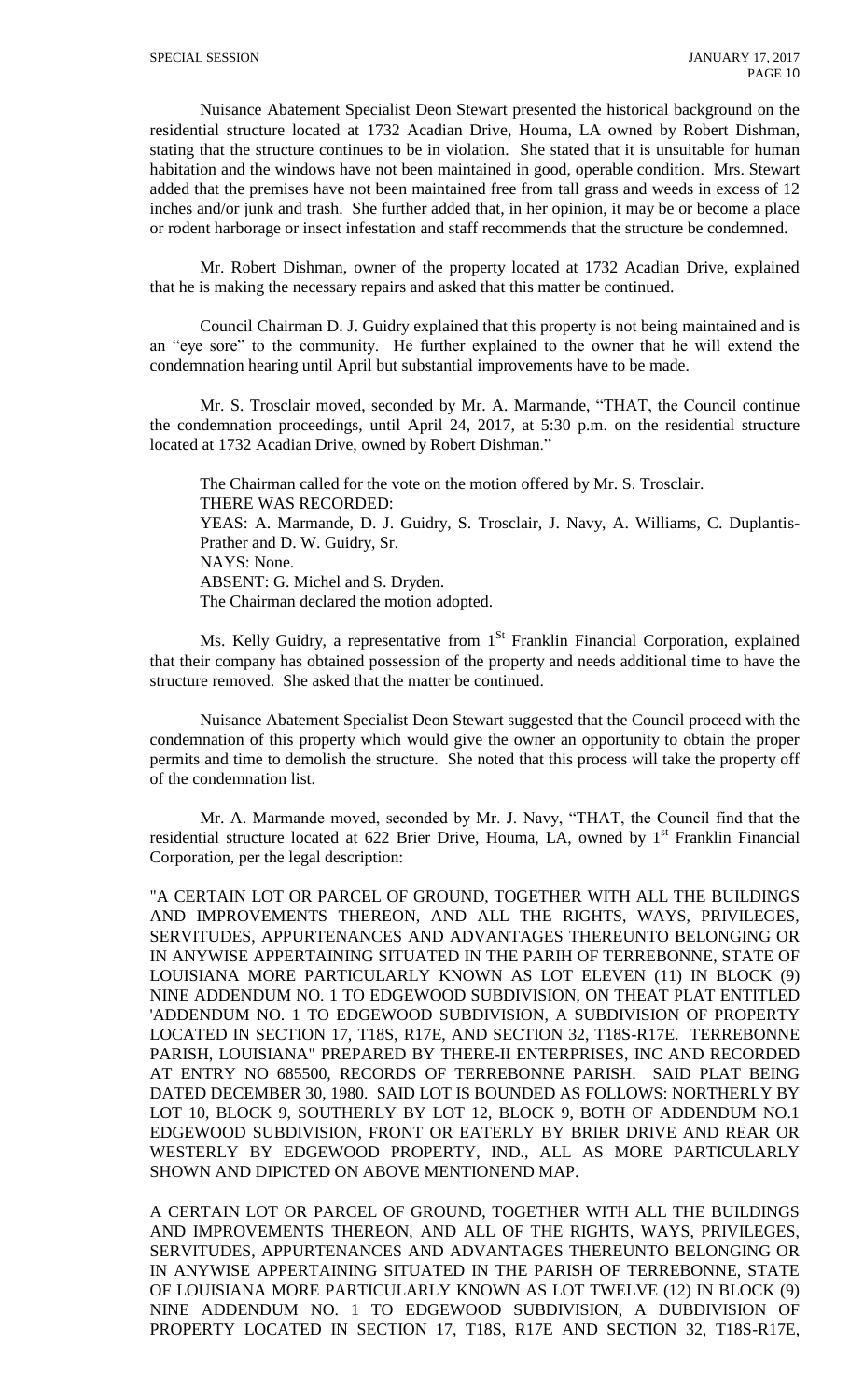TERREBONNE PARISH LOUISIANA PREPARED BY THETA-II ENTERPRISES, INC AND RECORDED AT ENTRY NO. 685500, RECORDS OF TERREBONNE PARISH, SAID PLAT BEING DATED DECEMBER 30, 1980. SAID LOT IS BOUNDED AS FOLLOWS: NORTHERLY BY LOT 11, BLOCK 9, SOUTHERLY BY LOT 13, BLOCK 9 BOTH OF ADDENDUM NO. 1 EDGEWOOD SUBDIVISION, FRONT OR EARSTERLY BY BRIER DRIVE AND REAR OR WESTERLY BY EDGEWOOD PROPERTIES, IND, ALL AS MORE PARTICULARLY SHOWN AND DEPICTED ON ABOVE MENTIONED MAP. THE IMPROVEMENTS THEREON ARE SAID TO BEAR THE MUNICIPAL NO. 622 BRIER DRIVE, HOUMA, LA 70363."

is in a dilapidated and dangerous condition that endangers the health, safety and welfare of the public. Accordingly, the structure is hereby condemned and the owner is hereby ordered to demolish, and/or remove the structure by February 28, 2017. In default of which the Terrebonne Parish Consolidated Government may proceed to do so, and in accordance therewith, the Parish Administration be authorized to proceed with the bidding process for the demolition and/or removal."

The Chairman called for the vote on the motion offered by Mr. A. Marmande. THERE WAS RECORDED: YEAS: A. Marmande, D. J. Guidry, S. Trosclair, J. Navy, A. Williams, C. Duplantis-Prather and D. W. Guidry, Sr. NAYS: None. ABSENT: G. Michel and S. Dryden. The Chairman declared the motion adopted.

Councilwoman C. Duplantis-Prather explained that she has spoken to the owner of 112 Caro Court and they are in the process of demolishing the structure. They have asked that this matter be continued.

Ms. C. Duplantis-Prather moved, seconded by Mr. S. Trosclair, "THAT, the Council continue the condemnation proceeding, until April 24, 2017, at 5:30 p.m. on the residential structure located at 112 Caro Court, Houma, LA, owned by the Estate of Brice J. Bernard."

The Chairman called for the vote on the motion offered by Ms. C. Duplantis-Prather. THERE WAS RECORDED: YEAS: A. Marmande, D. J. Guidry, S. Trosclair, J. Navy, A. Williams, C. Duplantis-Prather and D. W. Guidry, Sr. NAYS: None. ABSENT: G. Michel and S. Dryden. The Chairman declared the motion adopted.

Mr. J. Navy moved, seconded by Mr. A. Marmande, "THAT, the Council continue the condemnation proceedings, until April 24, 2017, at 5:30 p. m., on the residential structure located at 825 Community Street, Houma, LA, owned by Carroll D. McIntire, et als, until the next scheduled hearing due to service to the owners being unsuccessful."

The Chairman called for the vote on the motion offered by Mr. J. Navy. THERE WAS RECORDED: YEAS: A. Marmande, D. J. Guidry, S. Trosclair, J. Navy, A. Williams, C. Duplantis-Prather and D. W. Guidry, Sr. NAYS: None. ABSENT: G. Michel and S. Dryden. The Chairman declared the motion adopted.

Nuisance Abatement Specialist Deon Stewart presented the historical background on the residential structure located at 3710 Baker Drive, Houma, LA, owned by Annette Louise Smith Fusilier, stating that the structure continues to be in violation. She explained that the structure is unsuitable for human habitation. Mrs. Stewart added that the roof and fascia has not been maintained in a sound, weather tight condition (holes) and the premises have not been maintained free from tall grass and weeds in excess of 12 inches. Staff recommends that the structure be condemned.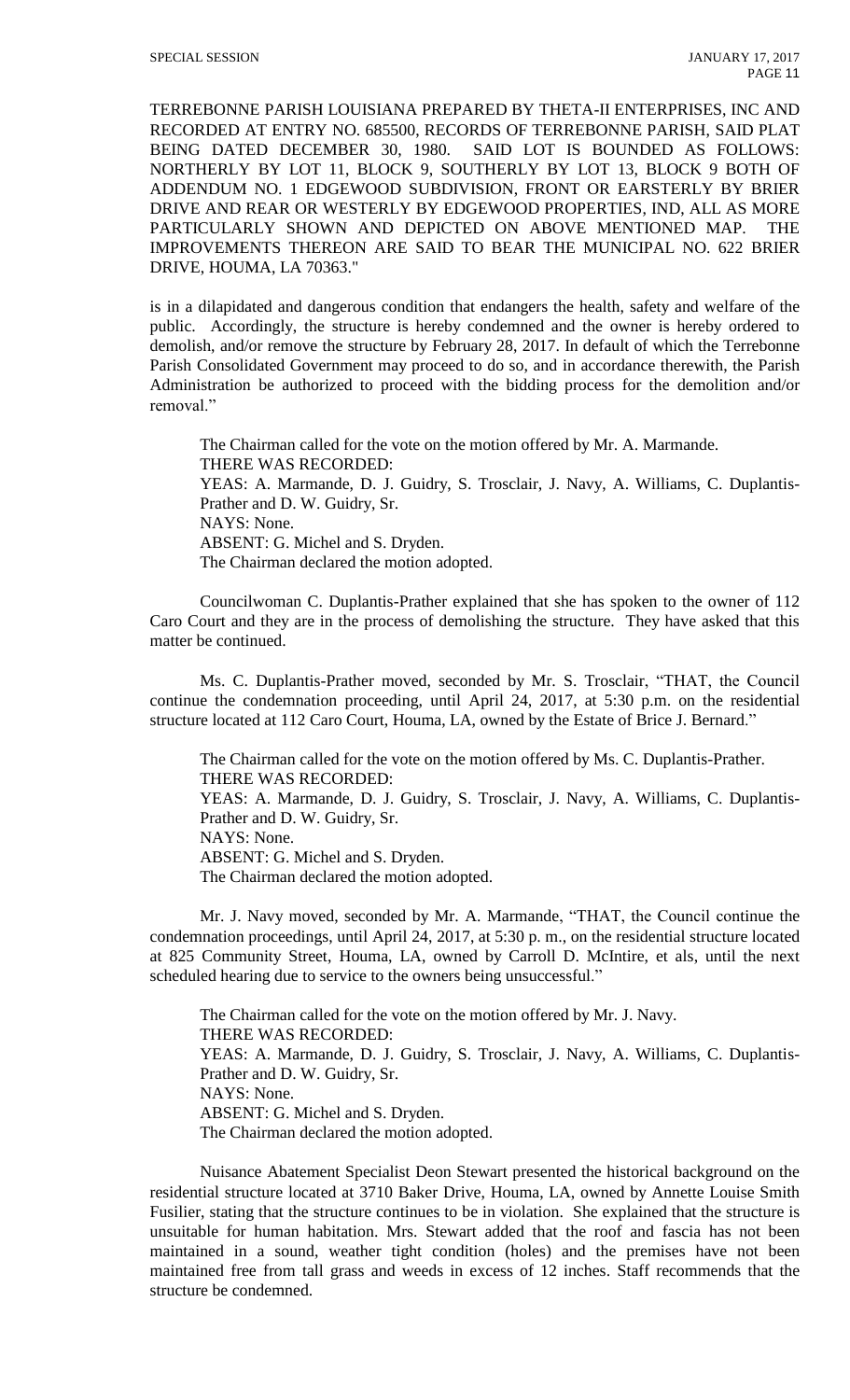Mr. J. Navy moved, seconded by Mr. S. Trosclair, "THAT, the Council find that the residential structure located at 3710 Baker Drive, Houma, LA, owned by Annette Louise Smith Fusilier, per the legal description:

"One contiguous lot of ground more particularly designated as Lot Six (6) and easternmost one (1') foot of Lot Five (5) Block 5, Addendum Six (6), as shown on plan entitled "VILLAGE EAST SUBDIVISION ADDENDUM NO. 6 A SUBDIVISION OF PROPERTY BELONGING TO VILLAGE EAST REALTY, LOCATED IN SECTION 2, 117S, R18E, TERREBONNE PARISH, LOUISIANA", prepared by T. Baker Smith & Son, Inc., Civil and Consulting Engineers, under date of April 24, 1979, recorded in COB 784, under entry no. 618349, records of Terrebonne Parish, Louisiana, said Lot Six (6) and easternmost one (1') foot of Lot Five (5) measuring a combined width of sixty-one (61') feet across the front by depth of approximately 95.34 feet along western boundary by depth of 95.37 feet along eastern boundary with a width across the rear sixty-one (61') feet, said lot being bounded along the front by Baker Drive; westerly by remaining portion of Lot Five (5), east by Lot Seven (7), all of Block Five, Addendum No. Six (6) Village East Subdivision; together with all buildings and improvements thereon and all rights, ways, privileges and servitudes thereunto belong or in anywise appertaining. "

is in a dilapidated and dangerous condition that endangers the health, safety and welfare of the public. Accordingly, the structure is hereby condemned and the owner is hereby ordered to demolish, and/or remove the structure by February 28, 2017. In default of which the Terrebonne Parish Consolidated Government may proceed to do so, and in accordance therewith, the Parish Administration be authorized to proceed with the bidding process for the demolition and/or removal."

The Chairman called for the vote on the motion offered by Mr. J. Navy. THERE WAS RECORDED: YEAS: A. Marmande, D. J. Guidry, S. Trosclair, J. Navy, A. Williams, C. Duplantis-Prather and D. W. Guidry, Sr. NAYS: None. ABSENT: G. Michel and S. Dryden. The Chairman declared the motion adopted.

Mr. J. Navy moved, seconded by Mr. A. Marmande, "THAT, the Council continue the condemnation proceedings, until April 24, 2017 at 5:30 p.m., on the commercial structure located at 10129 East Main Street, Houma, LA, owned by Suncoast Fabrication Services until the next scheduled hearing to allow the new owner to obtain the necessary demolition permits."

The Chairman called for the vote on the motion offered by Mr. J. Navy. THERE WAS RECORDED: YEAS: A. Marmande, D. J. Guidry, S. Trosclair, J. Navy, A. Williams, C. Duplantis-Prather and D. W. Guidry, Sr. NAYS: None. ABSENT: G. Michel and S. Dryden. The Chairman declared the motion adopted.

Mr. J. Navy moved, seconded by Mr. S. Trosclair, "THAT, the Council continue the condemnation proceedings, until April 24, 2017, at 5:30 p.m. on the commercial structure located at 132 Acklen Avenue, Houma, LA, owned by Emma Jean Martin until the next scheduled hearing due to service to owner being unsuccessful."

The Chairman called for the vote on the motion offered by Mr. J. Navy. THERE WAS RECORDED: YEAS: A. Marmande, D. J. Guidry, S. Trosclair, J. Navy, A. Williams, C. Duplantis-Prather and D. W. Guidry, Sr. NAYS: None. ABSENT: G. Michel and S. Dryden. The Chairman declared the motion adopted.

Mr. S. Trosclair moved, seconded by Mr. J. Navy, "THAT, the Council continue the condemnation proceedings, until April 24, 2017, at 5:30 p. m. on the residential structure located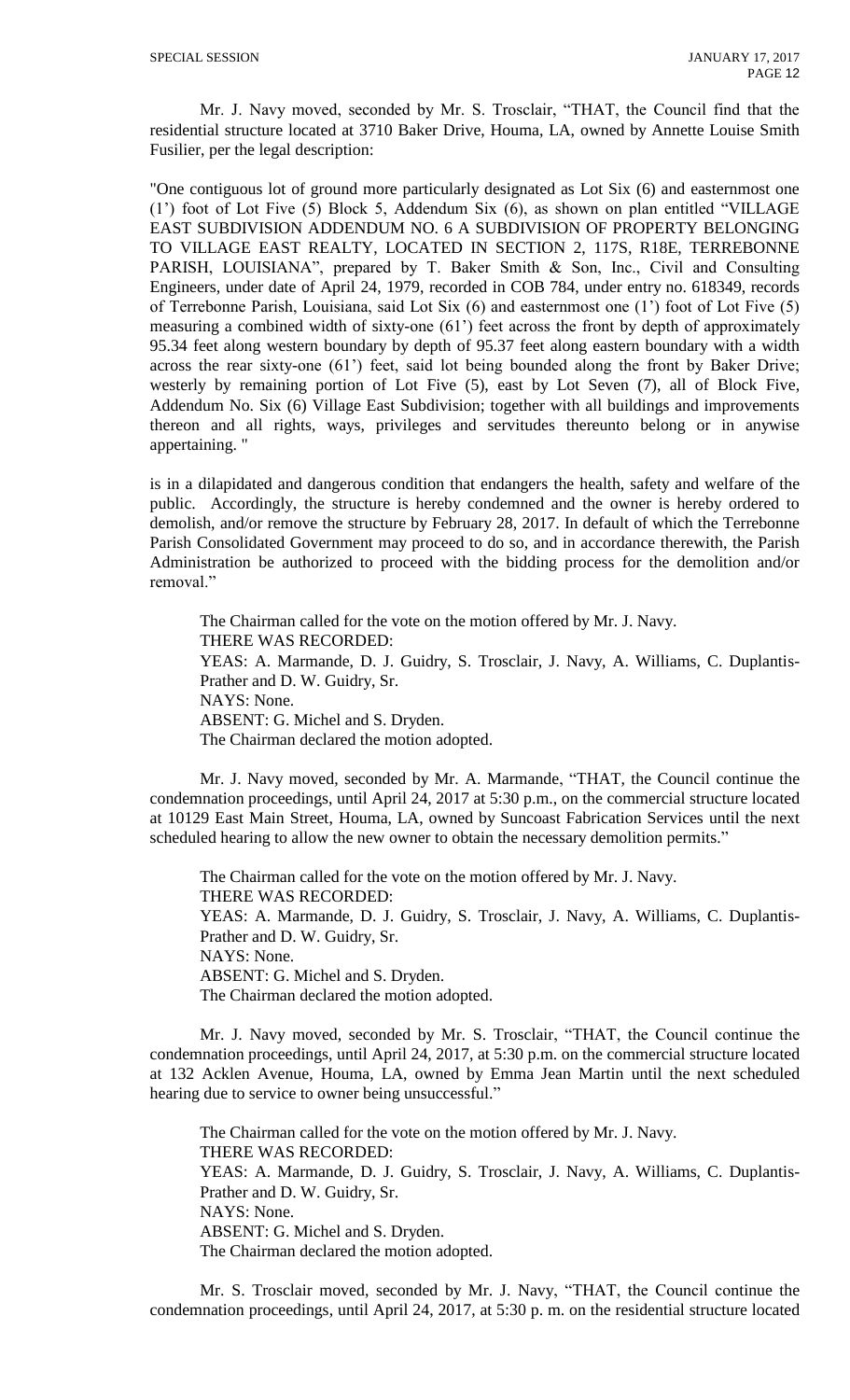at 1855 A Bayou Blue Road, owned by James and Joycelyn Hebert until the next scheduled hearing due to service to the owner being unsuccessful."

The Chairman called for the vote on the motion offered by Mr. S. Trosclair. THERE WAS RECORDED: YEAS: A. Marmande, D. J. Guidry, S. Trosclair, J. Navy, A. Williams, C. Duplantis-Prather and D. W. Guidry, Sr. NAYS: None. ABSENT: G. Michel and S. Dryden. The Chairman declared the motion adopted.

Ad Hoc Attorney William Dunckelman explained that he received a call from Attorney Dean Morris, the foreclosure attorney on this property from Monroe, LA, who requested that this matter be continued for ninety (90) days.

Ms. A. Williams moved, seconded by Mr. S. Trosclair, "THAT, the Council continue the condemnation proceedings, until April, 24, 2017, at 5:30 p. m., on the residential structure located at 12 J Circle, Houma, LA, owned by Simon and Tanya Quinn until the next scheduled hearing."

The Chairman called for the vote on the motion offered by Ms. A. Williams. THERE WAS RECORDED: YEAS: A. Marmande, D. J. Guidry, S. Trosclair, J. Navy, A. Williams, C. Duplantis-Prather and D. W. Guidry, Sr. NAYS: None. ABSENT: G. Michel and S. Dryden. The Chairman declared the motion adopted.

Nuisance Abatement Specialist Deon Stewart presented the historical background on the residential structure located at 8347 Park Avenue, Houma, LA, owned by Floyd Bergeron, Melvin A. Bergeron, Janet Bergeron Wells, Terry Bergeron, Wayne M. Champagne and Bruce P. Champagne, stating that the structure is occupied and the necessary minor repairs will be made and that staff recommends the file be closed.

Ms. C. Duplantis-Prather moved, seconded by Mr. S. Trosclair "THAT, the Council close the condemnation file on the residential structure located at 8347 Park Avenue, Houma, LA, owned by Floyd Bergeron, Melvin A. Bergeron, Janet Bergeron Wells, Terry Bergeron, Wayne M. Champagne and Bruce P. Champagne due to the structure being occupied and substantial repairs being made."

The Chairman called for the vote on the motion offered by Ms. C. Duplantis-Prather. THERE WAS RECORDED: YEAS: A. Marmande, D. J. Guidry, S. Trosclair, J. Navy, A. Williams, C. Duplantis-Prather and D. W. Guidry, Sr. NAYS: None. ABSENT: G. Michel and S. Dryden. The Chairman declared the motion adopted.

(The power point presentation given by Administration, which contains the background and history of each property, photographs of the subject structures, and Administration's recommendations, have been made a part of the official record of these proceedings, a hard copy of which is to be maintained in the office of the Planning Department.)

Mr. S. Trosclair moved, seconded by Mr. A. Marmande, "THAT, there being no further business to come before the Council, the meeting be adjourned."

The Chairman called for the vote on the motion offered by Mr. S. Trosclair. THERE WAS RECORDED: YEAS: A. Marmande, D. J. Guidry, S. Trosclair, J. Navy, A. Williams, C. Duplantis-Prather and D. W. Guidry, Sr. NAYS: None. ABSENT: G. Michel and S. Dryden. The Chairman declared the motion adopted and the meeting adjourned at 6:10 p. m.